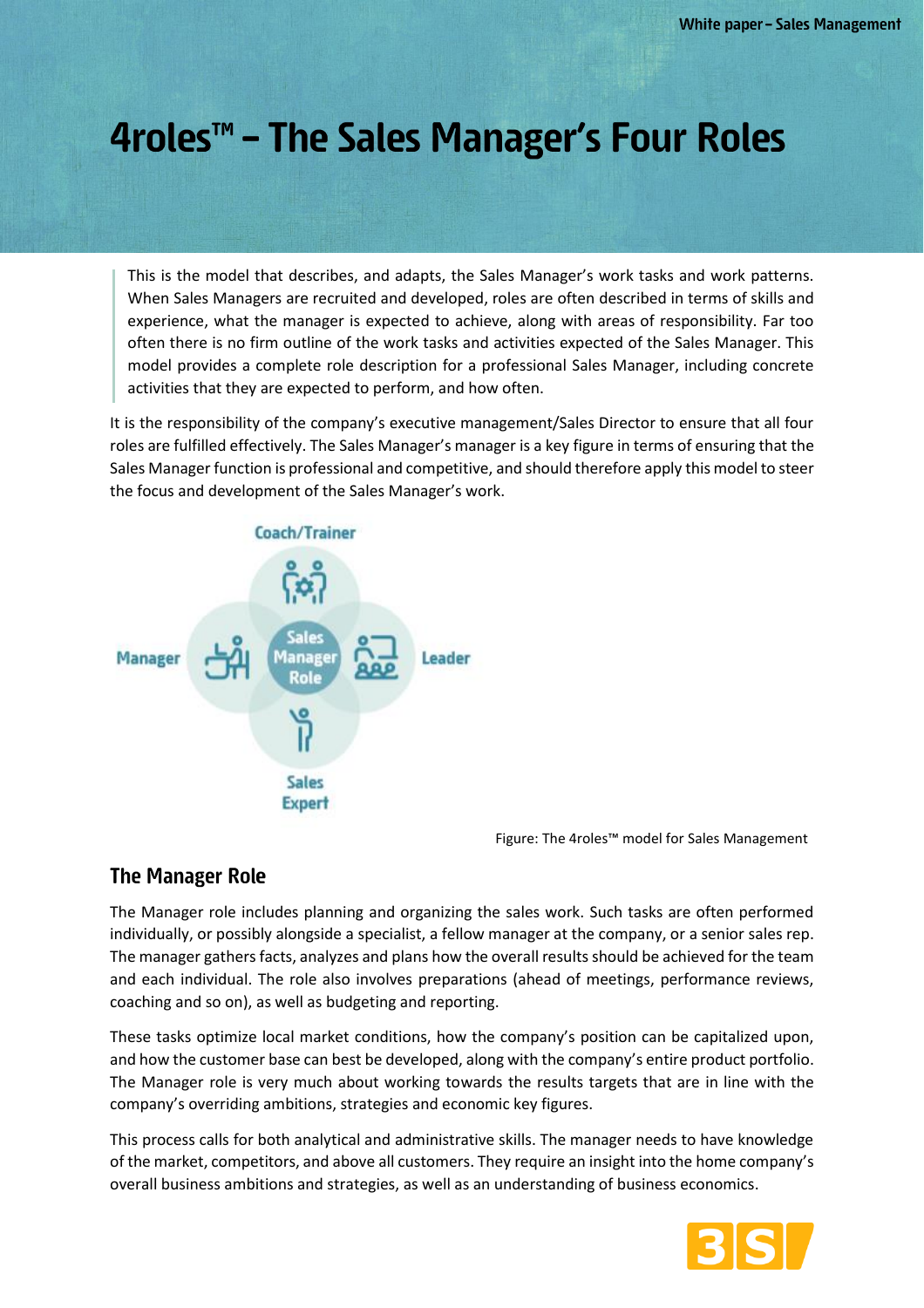### **The Leader Role**

The Leader role is about leading and allocating the day-to-day work. This role includes the tasks conducted in direct interaction with the sales team and the individual sales rep. The leader communicates results targets. Having said that, this role is primarily about working with activity objectives. Allocating tasks, delegating, motivating, instructing, carrying out team meetings. Securing the right quantitative effort, the right focus and the right quality in the sales rep. The leader role includes ensuring that the team and all individuals in it actually carry out the activities that lead to individual results targets, in line with the company's set strategies.

Leaders instill in their people a hope for success and a belief in themselves. Positive leaders empower people to accomplish their goals.

This role requires leadership skills, and an ability to adapt that leadership to different challenges and situations. The leader needs to be able to establish formal authority, yet perhaps even more importantly to be accepted as an informal leader; someone that people choose to follow, regardless of rank or power. The role requires communication skills, an ability to give feedback, and to run inspirational meetings with teams and individuals. A leader must have an insight into different ways of motivating, and also be able to judge the motivation profiles of different individuals.

## **The Coach/Trainer Role**

The Coach/Trainer role entails developing personnel and providing support for personal development. The coach/trainer ensures that competence goals are set, that there is consensus on the development need, and that development is genuinely monitored, measured and consolidated, and that the change is lasting. Tasks include conducting joint visits, training, coaching, giving feedback on quality and behavior, sharing knowledge and best practice. The role involves ensuring that all the necessary skills and competence (to execute the activities required to truly achieve the results) are in place.

The Sales Manager needs to ensure that competence is developed in accordance with the strategies and guidelines established by the company. This role also works in close personal interplay with the team in general and the individual in particular. There is some overlap between this role and the leader role. Strong leadership is, of course, motivating and developmental in and of itself. The specific purpose of this role is to ensure that skills and competence are genuinely developed in the short and long term. The role requires insights and skills in teaching and training methods, coaching, and communication.

### **The Sales Expert Role**

A professional Sales Manager should be able to act competently out in the field in contact with customers, this does not mean that they have to be the best sales rep! It means that they should be able to give a practical demonstration of real-life sales work out in the field. The sales expert should also be able to conduct joint sales visits and be able to assess what is working well, and where there is room for development in the sales rep's approach. Concrete work tasks in this role include taking part in customer meetings as a senior sales specialist, helping to prepare customer visits, selling to their own customers, resolving difficult customer situations/problems, as well as negotiating and adapting sales patterns.